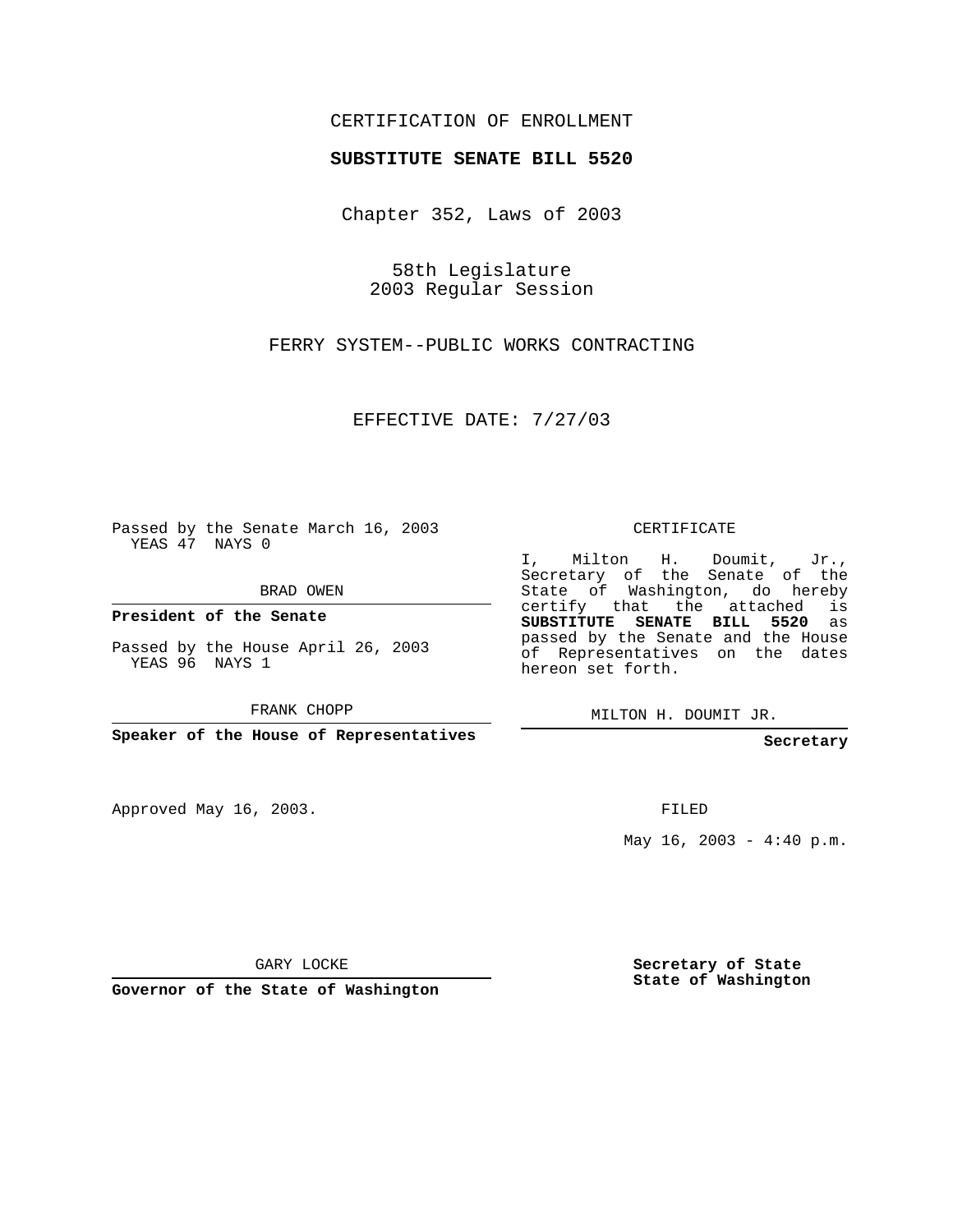## **SUBSTITUTE SENATE BILL 5520** \_\_\_\_\_\_\_\_\_\_\_\_\_\_\_\_\_\_\_\_\_\_\_\_\_\_\_\_\_\_\_\_\_\_\_\_\_\_\_\_\_\_\_\_\_

\_\_\_\_\_\_\_\_\_\_\_\_\_\_\_\_\_\_\_\_\_\_\_\_\_\_\_\_\_\_\_\_\_\_\_\_\_\_\_\_\_\_\_\_\_

Passed Legislature - 2003 Regular Session

## **State of Washington 58th Legislature 2003 Regular Session**

**By** Senate Committee on Highways & Transportation (originally sponsored by Senators Haugen, Horn and Oke; by request of Department of Transportation)

READ FIRST TIME 02/13/03.

 AN ACT Relating to authorizing the ferry system to use alternative public works contracting procedures; and amending RCW 39.10.020, 39.10.051, and 39.10.061.

BE IT ENACTED BY THE LEGISLATURE OF THE STATE OF WASHINGTON:

 **Sec. 1.** RCW 39.10.020 and 2001 c 328 s 1 are each amended to read as follows:

 Unless the context clearly requires otherwise, the definitions in this section apply throughout this chapter.

 (1) "Alternative public works contracting procedure" means the design-build and the general contractor/construction manager contracting procedures authorized in RCW 39.10.051 and 39.10.061, respectively.

 (2) "Public body" means the state department of general administration; the University of Washington; Washington State University; every city with a population greater than seventy thousand and any public authority chartered by such city under RCW 35.21.730 through 35.21.755 and specifically authorized as provided in RCW 39.10.120(4); every county with a population greater than four hundred fifty thousand; every port district with total revenues greater than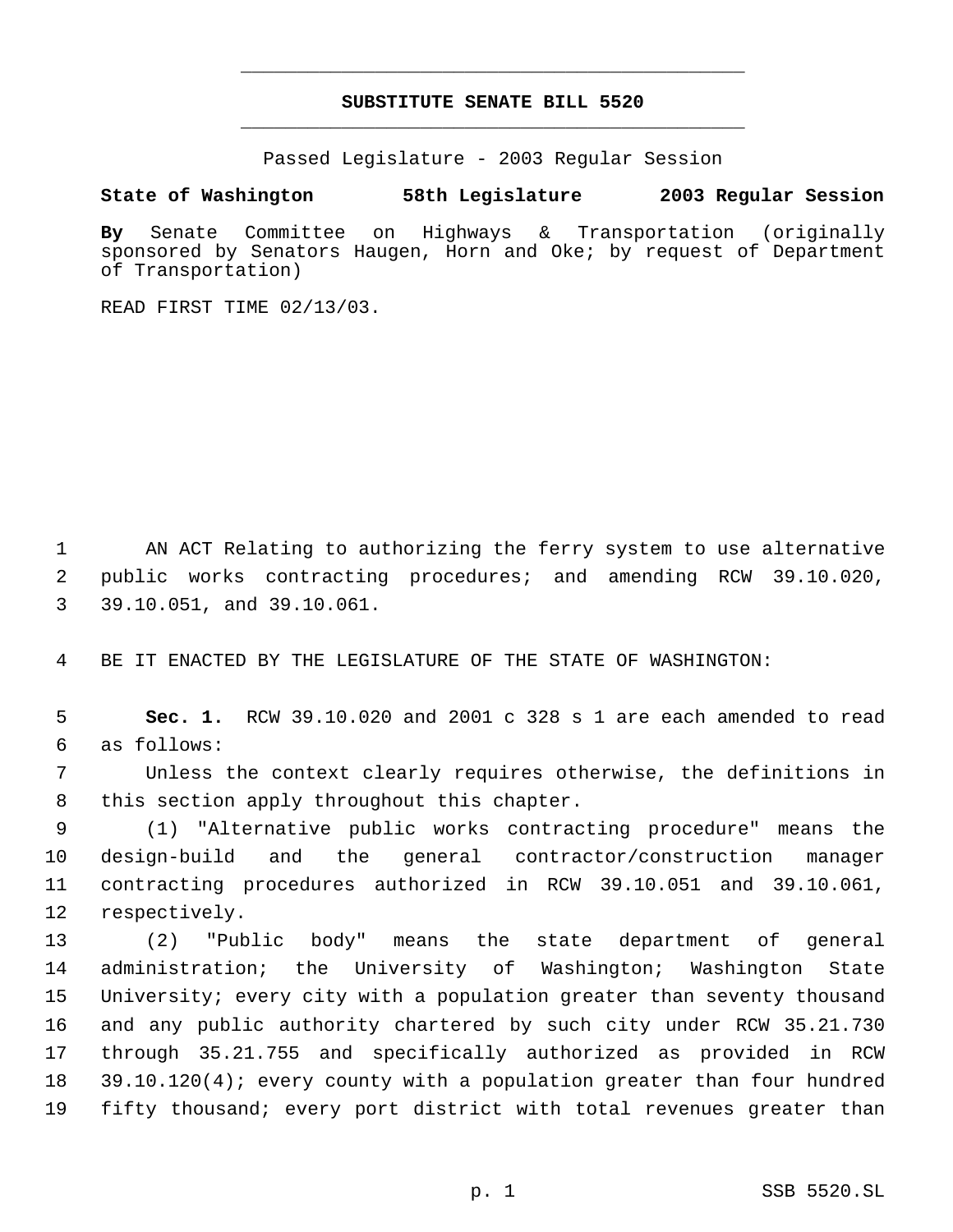fifteen million dollars per year; every public utility district with revenues from energy sales greater than twenty-three million dollars 3 per year; ((and)) those school districts proposing projects that are considered and approved by the school district project review board 5 under RCW 39.10.115; and the state ferry system.

 (3) "Public works project" means any work for a public body within the definition of the term public work in RCW 39.04.010.

 **Sec. 2.** RCW 39.10.051 and 2002 c 46 s 1 are each amended to read as follows:

 (1) Notwithstanding any other provision of law, and after complying with RCW 39.10.030, the following public bodies may utilize the design- build procedure of public works contracting for public works projects authorized under this section: The state department of general 14 administration; the state ferry system; the University of Washington; Washington State University; every city with a population greater than seventy thousand and any public authority chartered by such city under RCW 35.21.730 through 35.21.755 and specifically authorized as provided in RCW 39.10.120(4); every county with a population greater than four hundred fifty thousand; every public utility district with revenues from energy sales greater than twenty-three million dollars per year; and every port district with total revenues greater than fifteen million dollars per year. The authority granted to port districts in this section is in addition to and does not affect existing contracting authority under RCW 53.08.120 and 53.08.130. For the purposes of this section, "design-build procedure" means a contract between a public body and another party in which the party agrees to both design and build the facility, portion of the facility, or other item specified in the contract.

 (2) Public bodies authorized under this section may utilize the design-build procedure for public works projects valued over ten million dollars where:

 (a) The construction activities or technologies to be used are highly specialized and a design-build approach is critical in developing the construction methodology or implementing the proposed technology; or

 (b) The project design is repetitive in nature and is an incidental part of the installation or construction; or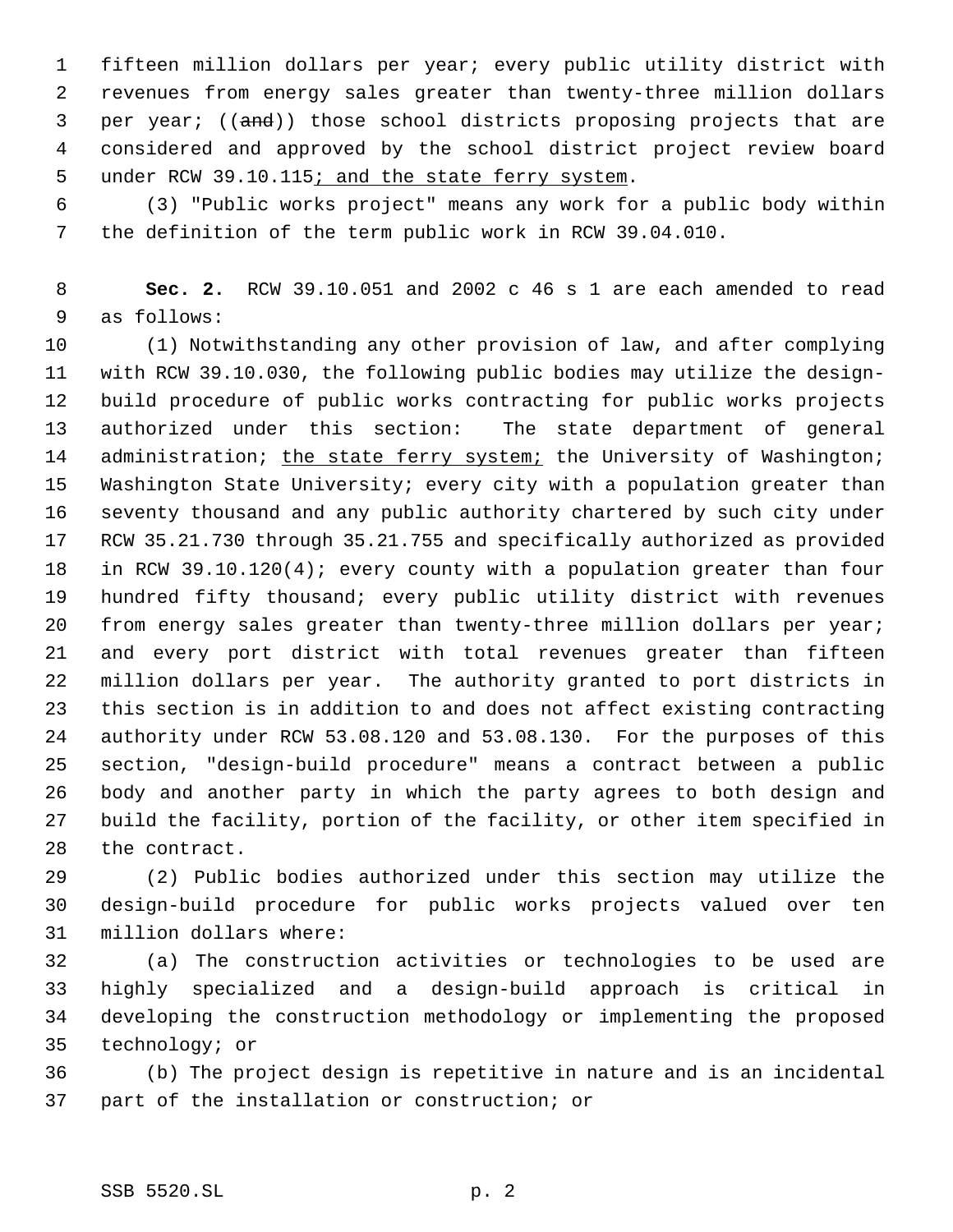(c) Regular interaction with and feedback from facilities users and operators during design is not critical to an effective facility design.

 (3) Public bodies authorized under this section may also use the design-build procedure for the following projects that meet the criteria in subsection (2)(b) and (c) of this section:

 (a) The construction or erection of preengineered metal buildings or prefabricated modular buildings, regardless of cost; or

 (b) The construction of new student housing projects valued over five million dollars.

 (4) Contracts for design-build services shall be awarded through a competitive process utilizing public solicitation of proposals for design-build services. The public body shall publish at least once in a legal newspaper of general circulation published in or as near as possible to that part of the county in which the public work will be done, a notice of its request for proposals for design-build services and the availability and location of the request for proposal documents. The request for proposal documents shall include:

 (a) A detailed description of the project including programmatic, performance, and technical requirements and specifications, functional and operational elements, minimum and maximum net and gross areas of any building, and, at the discretion of the public body, preliminary engineering and architectural drawings;

(b) The reasons for using the design-build procedure;

 (c) A description of the qualifications to be required of the proposer including, but not limited to, submission of the proposer's accident prevention program;

 (d) A description of the process the public body will use to evaluate qualifications and proposals, including evaluation factors and the relative weight of factors. Evaluation factors shall include, but not be limited to: Proposal price; ability of professional personnel; past performance on similar projects; ability to meet time and budget requirements; ability to provide a performance and payment bond for the project; recent, current, and projected work loads of the firm; location; and the concept of the proposal;

(e) The form of the contract to be awarded;

 (f) The amount to be paid to finalists submitting best and final proposals who are not awarded a design-build contract; and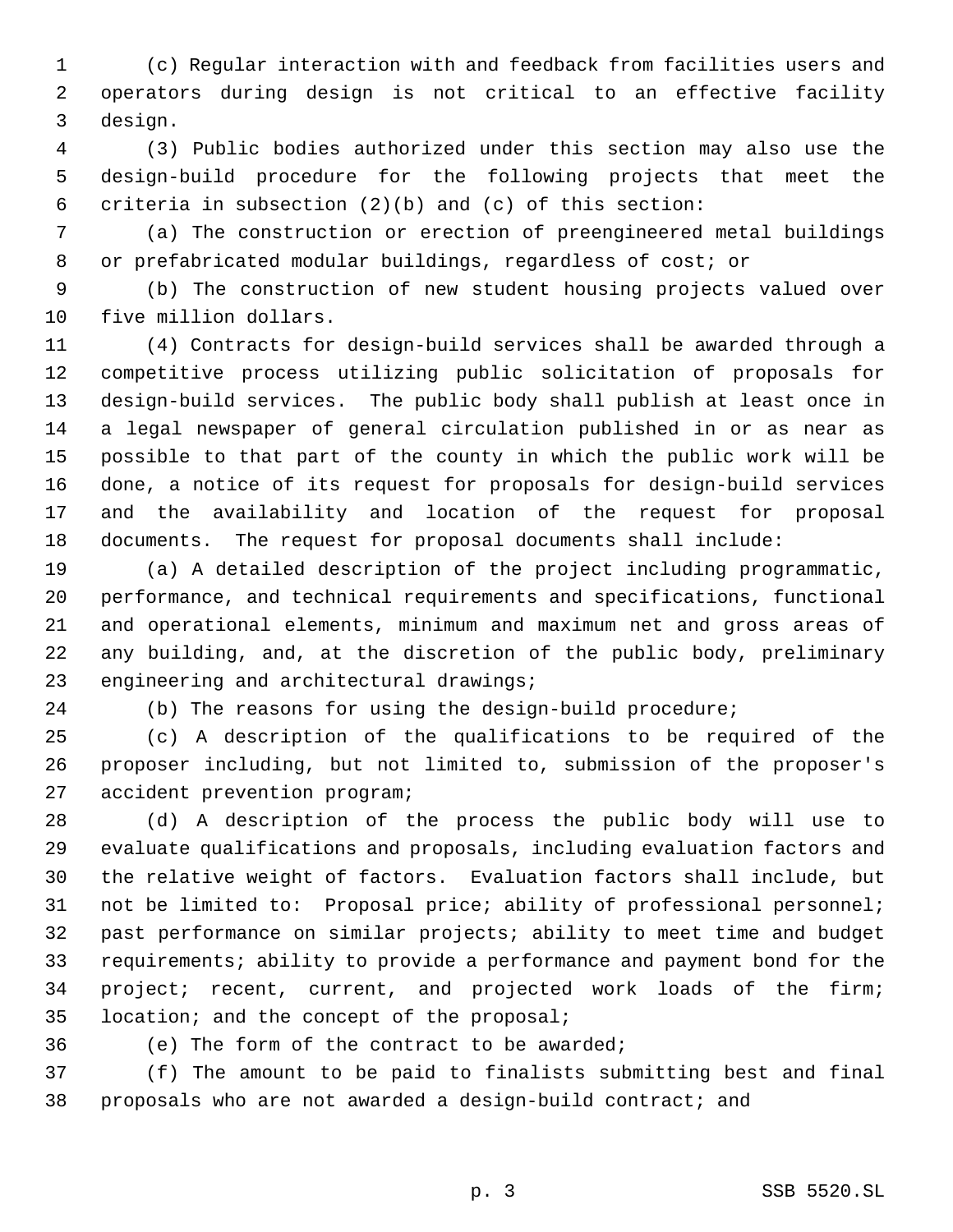(g) Other information relevant to the project.

 (5) The public body shall establish a committee to evaluate the proposals based on the factors, weighting, and process identified in the request for proposals. Based on its evaluation, the public body shall select not fewer than three nor more than five finalists to submit best and final proposals. The public body may, in its sole discretion, reject all proposals. Design-build contracts shall be awarded using the procedures in (a) or (b) of this subsection.

 (a) Best and final proposals shall be evaluated and scored based on the factors, weighting, and process identified in the initial request for proposals. The public body may score the proposals using a system that measures the quality and technical merits of the proposal on a unit price basis. Final proposals may not be considered if the proposal cost is greater than the maximum allowable construction cost identified in the initial request for proposals. The public body shall initiate negotiations with the firm submitting the highest scored best and final proposal. If the public body is unable to execute a contract with the firm submitting the highest scored best and final proposal, negotiations with that firm may be suspended or terminated and the public body may proceed to negotiate with the next highest scored firm. Public bodies shall continue in accordance with this procedure until a contract agreement is reached or the selection process is terminated.

 (b) If the public body determines that all finalists are capable of producing plans and specifications that adequately meet project requirements, the public body may award the contract to the firm that submits the responsive best and final proposal with the lowest price.

 (6) The firm awarded the contract shall provide a performance and payment bond for the contracted amount. The public body shall provide appropriate honorarium payments to finalists submitting best and final proposals who are not awarded a design-build contract. Honorarium payments shall be sufficient to generate meaningful competition among potential proposers on design-build projects.

 (7) The authority provided to the state ferry system in this section is limited to projects concerning construction, renovation, preservation, demolition, and reconstruction of ferry terminals and associated land-based facilities.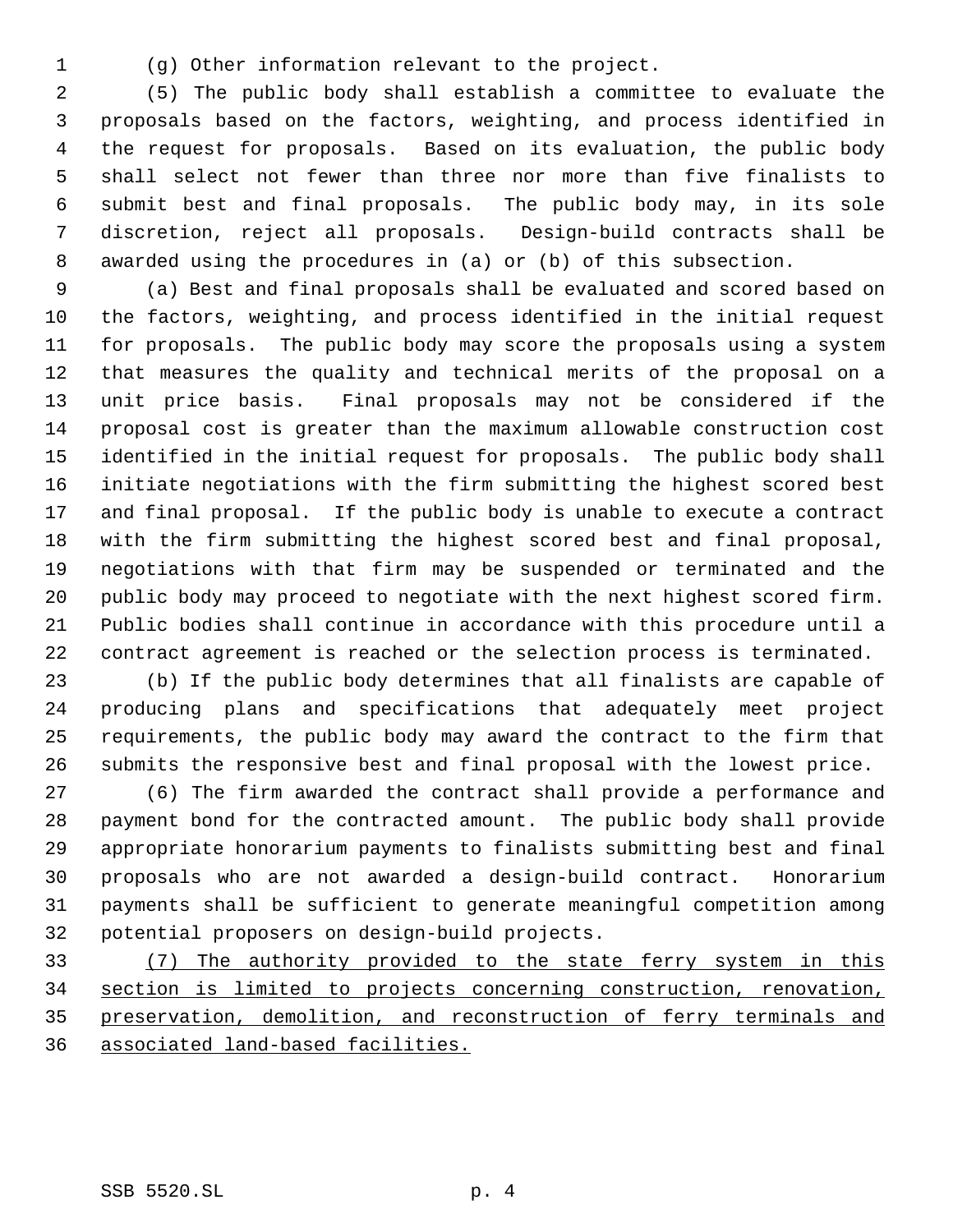**Sec. 3.** RCW 39.10.061 and 2002 c 46 s 2 are each amended to read as follows:

 (1) Notwithstanding any other provision of law, and after complying with RCW 39.10.030, a public body may utilize the general contractor/construction manager procedure of public works contracting for public works projects authorized under subsection (2) of this section. For the purposes of this section, "general contractor/construction manager" means a firm with which a public body has selected and negotiated a maximum allowable construction cost to be guaranteed by the firm, after competitive selection through formal advertisement and competitive bids, to provide services during the design phase that may include life-cycle cost design considerations, value engineering, scheduling, cost estimating, constructability, alternative construction options for cost savings, and sequencing of work, and to act as the construction manager and general contractor during the construction phase.

 (2) Except those school districts proposing projects that are considered and approved by the school district project review board, public bodies authorized under this section may utilize the general contractor/construction manager procedure for public works projects valued over ten million dollars where:

 (a) Implementation of the project involves complex scheduling requirements; or

 (b) The project involves construction at an existing facility which must continue to operate during construction; or

 (c) The involvement of the general contractor/construction manager during the design stage is critical to the success of the project.

 (3) Public bodies should select general contractor/construction managers early in the life of public works projects, and in most situations no later than the completion of schematic design.

 (4) Contracts for the services of a general contractor/construction manager under this section shall be awarded through a competitive process requiring the public solicitation of proposals for general contractor/construction manager services. The public solicitation of proposals shall include: A description of the project, including programmatic, performance, and technical requirements and specifications when available; the reasons for using the general contractor/construction manager procedure; a description of the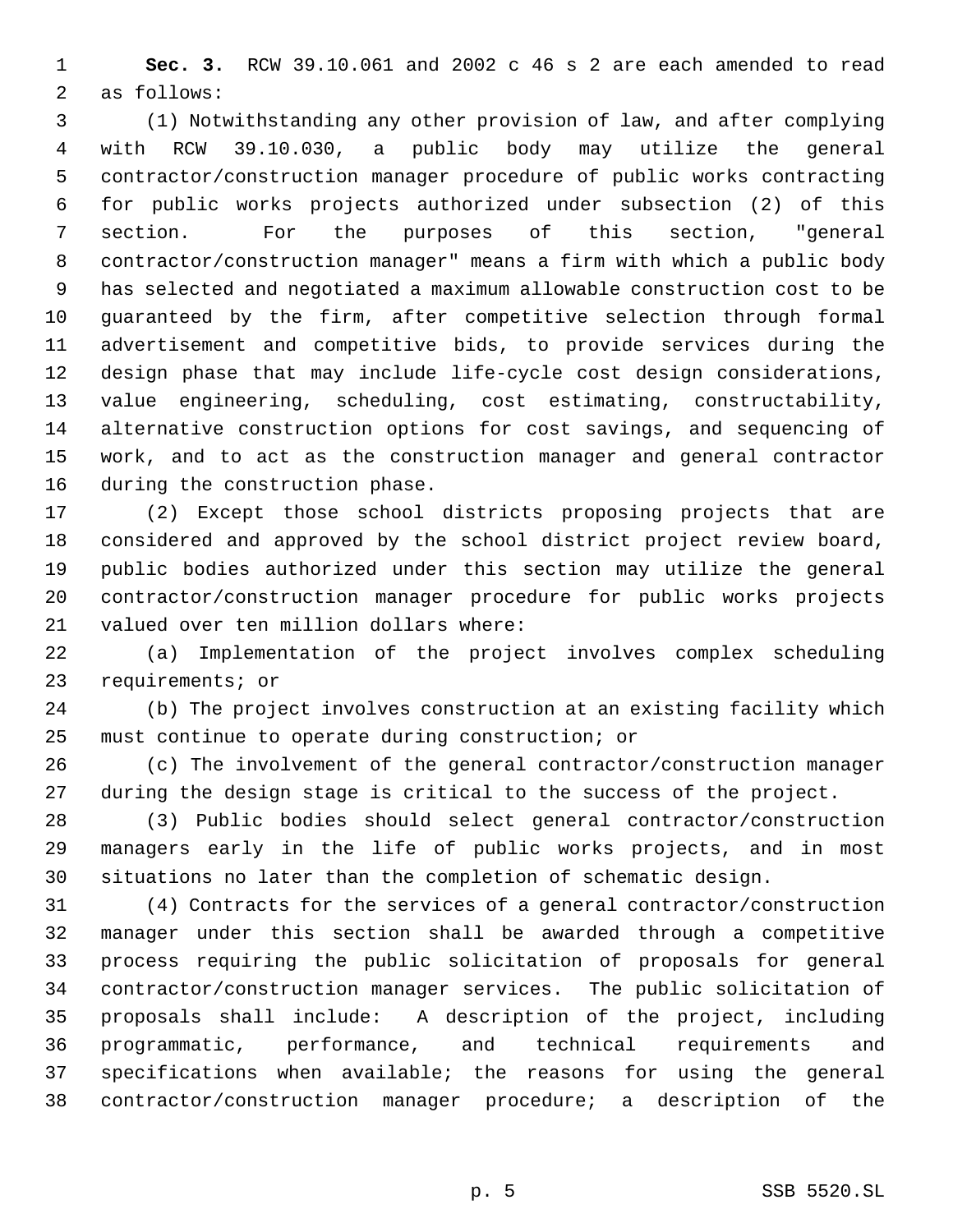qualifications to be required of the proposer, including submission of the proposer's accident prevention program; a description of the process the public body will use to evaluate qualifications and proposals, including evaluation factors and the relative weight of 5 factors; the form of the contract to be awarded; the estimated maximum allowable construction cost; and the bid instructions to be used by the general contractor/construction manager finalists. Evaluation factors shall include, but not be limited to: Ability of professional personnel, past performance in negotiated and complex projects, and ability to meet time and budget requirements; the scope of work the general contractor/construction manager proposes to self-perform and its ability to perform it; location; recent, current, and projected work loads of the firm; and the concept of their proposal. A public body shall establish a committee to evaluate the proposals. After the committee has selected the most qualified finalists, these finalists shall submit final proposals, including sealed bids for the percent fee, which is the percentage amount to be earned by the general contractor/construction manager as overhead and profit, on the estimated maximum allowable construction cost and the fixed amount for the detailed specified general conditions work. The public body shall select the firm submitting the highest scored final proposal using the evaluation factors and the relative weight of factors published in the public solicitation of proposals.

 (5) The maximum allowable construction cost may be negotiated between the public body and the selected firm after the scope of the project is adequately determined to establish a guaranteed contract cost for which the general contractor/construction manager will provide a performance and payment bond. The guaranteed contract cost includes the fixed amount for the detailed specified general conditions work, the negotiated maximum allowable construction cost, the percent fee on the negotiated maximum allowable construction cost, and sales tax. If the public body is unable to negotiate a satisfactory maximum allowable construction cost with the firm selected that the public body determines to be fair, reasonable, and within the available funds, negotiations with that firm shall be formally terminated and the public body shall negotiate with the next highest scored firm and continue until an agreement is reached or the process is terminated. If the maximum allowable construction cost varies more than fifteen percent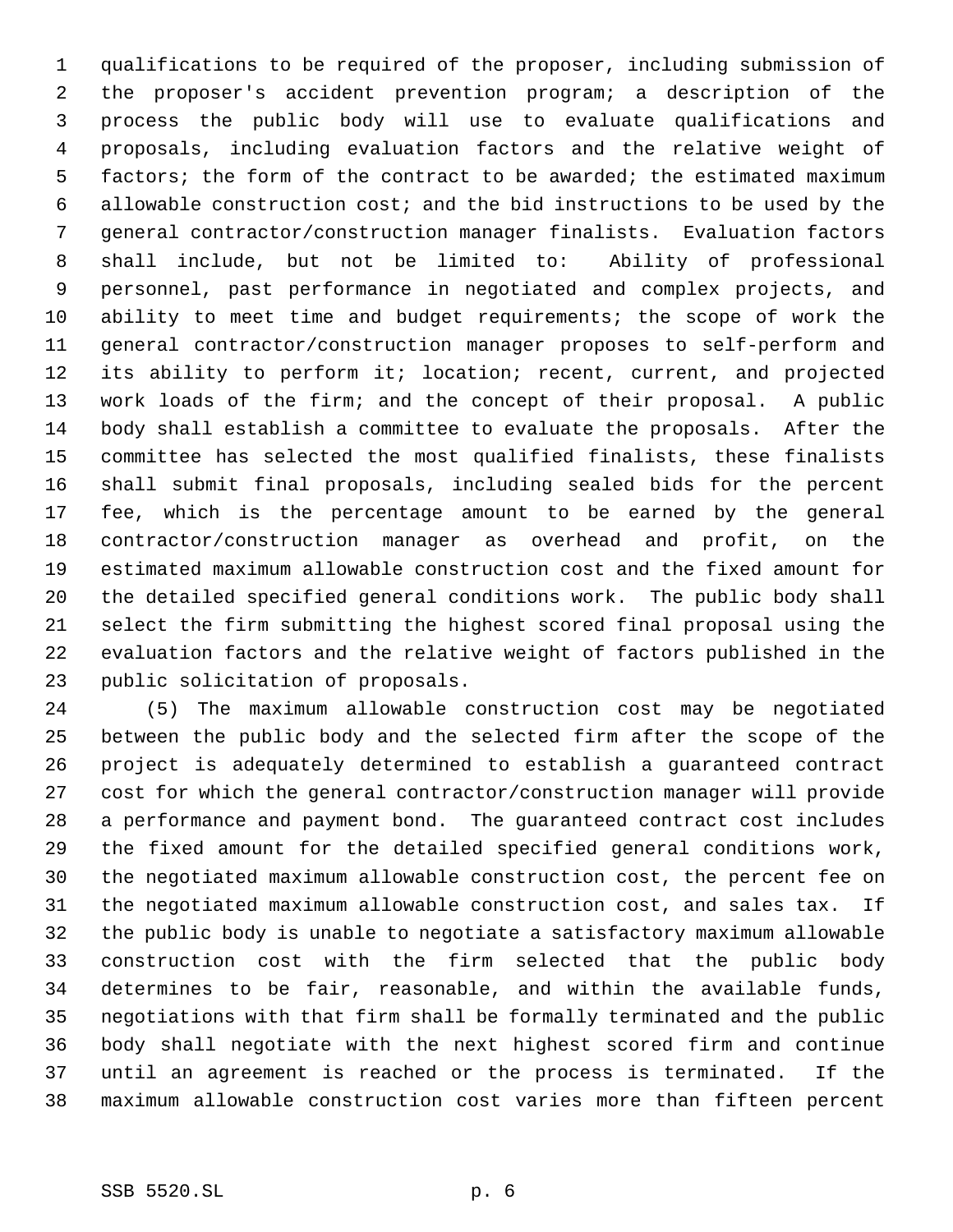from the bid estimated maximum allowable construction cost due to requested and approved changes in the scope by the public body, the percent fee shall be renegotiated.

 (6) All subcontract work shall be competitively bid with public bid openings. When critical to the successful completion of a subcontractor bid package and after publication of notice of intent to determine bidder eligibility in a legal newspaper of general circulation published in or as near as possible to that part of the county in which the public work will be done at least twenty days before requesting qualifications from interested subcontract bidders, the owner and general contractor/construction manager may determine subcontractor bidding eligibility using the following evaluation criteria:

 (a) Adequate financial resources or the ability to secure such resources;

 (b) History of successful completion of a contract of similar type and scope;

 (c) Project management and project supervision personnel with experience on similar projects and the availability of such personnel 20 for the project;

 (d) Current and projected workload and the impact the project will have on the subcontractor's current and projected workload;

 (e) Ability to accurately estimate the subcontract bid package scope of work;

 (f) Ability to meet subcontract bid package shop drawing and other coordination procedures;

 (g) Eligibility to receive an award under applicable laws and regulations; and

 (h) Ability to meet subcontract bid package scheduling requirements.

 The owner and general contractor/construction manager shall weigh the evaluation criteria and determine a minimum acceptable score to be considered an eligible subcontract bidder.

 After publication of notice of intent to determine bidder eligibility, subcontractors requesting eligibility shall be provided the evaluation criteria and weighting to be used by the owner and general contractor/construction manager to determine eligible subcontract bidders. After the owner and general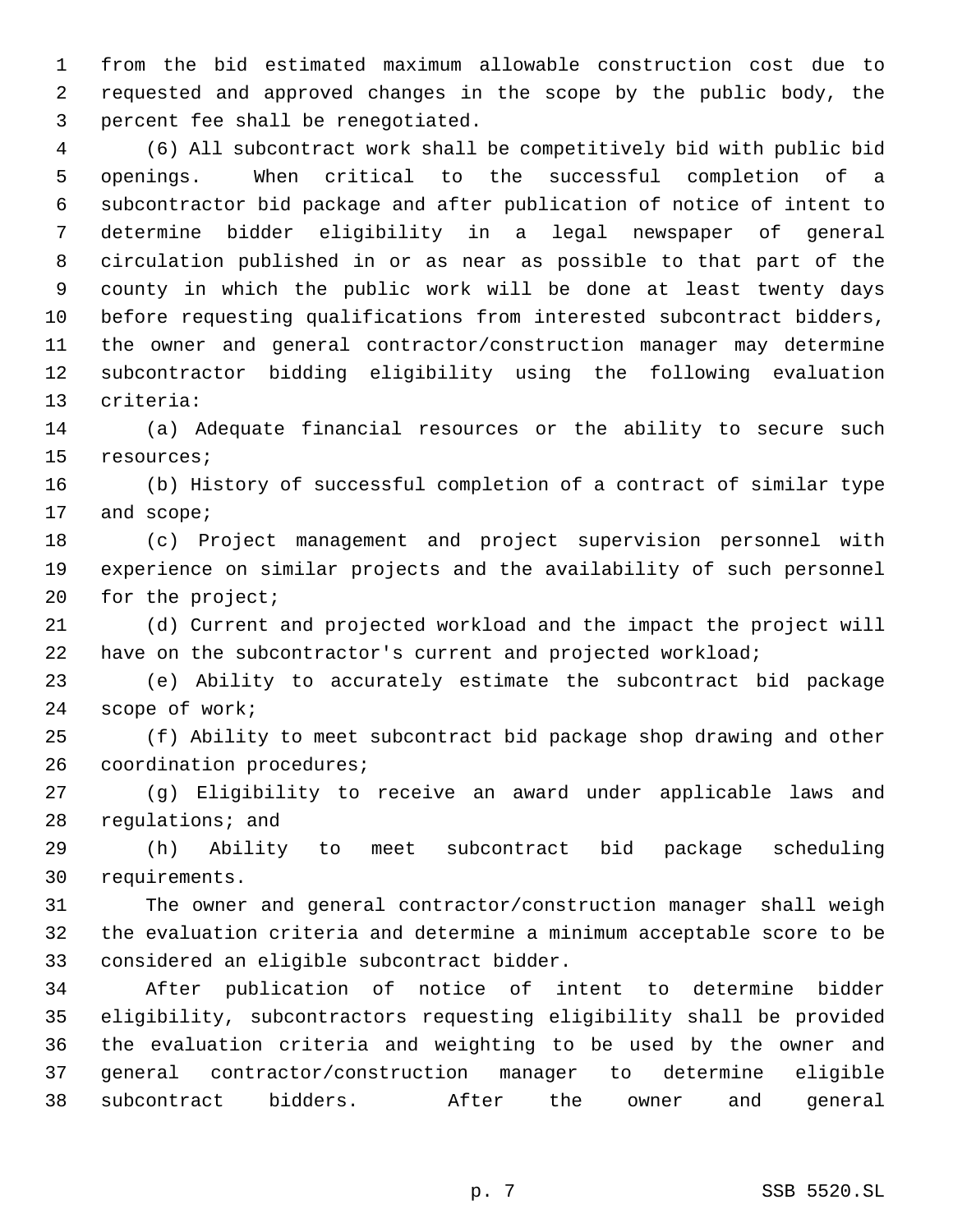contractor/construction manager determine eligible subcontract bidders, subcontractors requesting eligibility shall be provided the results and scoring of the subcontract bidder eligibility determination.

 Subcontract bid packages shall be awarded to the responsible bidder submitting the low responsive bid. The requirements of RCW 39.30.060 apply to each subcontract bid package. All subcontractors who bid work over three hundred thousand dollars shall post a bid bond and all subcontractors who are awarded a contract over three hundred thousand dollars shall provide a performance and payment bond for their contract amount. All other subcontractors shall provide a performance and payment bond if required by the general contractor/construction manager. A low bidder who claims error and fails to enter into a contract is prohibited from bidding on the same project if a second or subsequent call for bids is made for the project. Except as provided for under subsection (7) of this section, bidding on subcontract work by the general contractor/construction manager or its subsidiaries is prohibited. The general contractor/construction manager may negotiate with the low-responsive bidder in accordance with RCW 39.10.080 or, if unsuccessful in such negotiations, rebid.

 (7) The general contractor/construction manager, or its subsidiaries, may bid on subcontract work if:

 (a) The work within the subcontract bid package is customarily performed by the general contractor/construction manager;

(b) The bid opening is managed by the public body; and

 (c) Notification of the general contractor/construction manager's intention to bid is included in the public solicitation of bids for the bid package.

 In no event may the value of subcontract work performed by the general contractor/construction manager exceed thirty percent of the negotiated maximum allowable construction cost.

 (8) A public body may include an incentive clause in any contract awarded under this section for savings of either time or cost or both from that originally negotiated. No incentives granted may exceed five percent of the maximum allowable construction cost. If the project is completed for less than the agreed upon maximum allowable construction cost, any savings not otherwise negotiated as part of an incentive clause shall accrue to the public body. If the project is completed for more than the agreed upon maximum allowable construction cost,